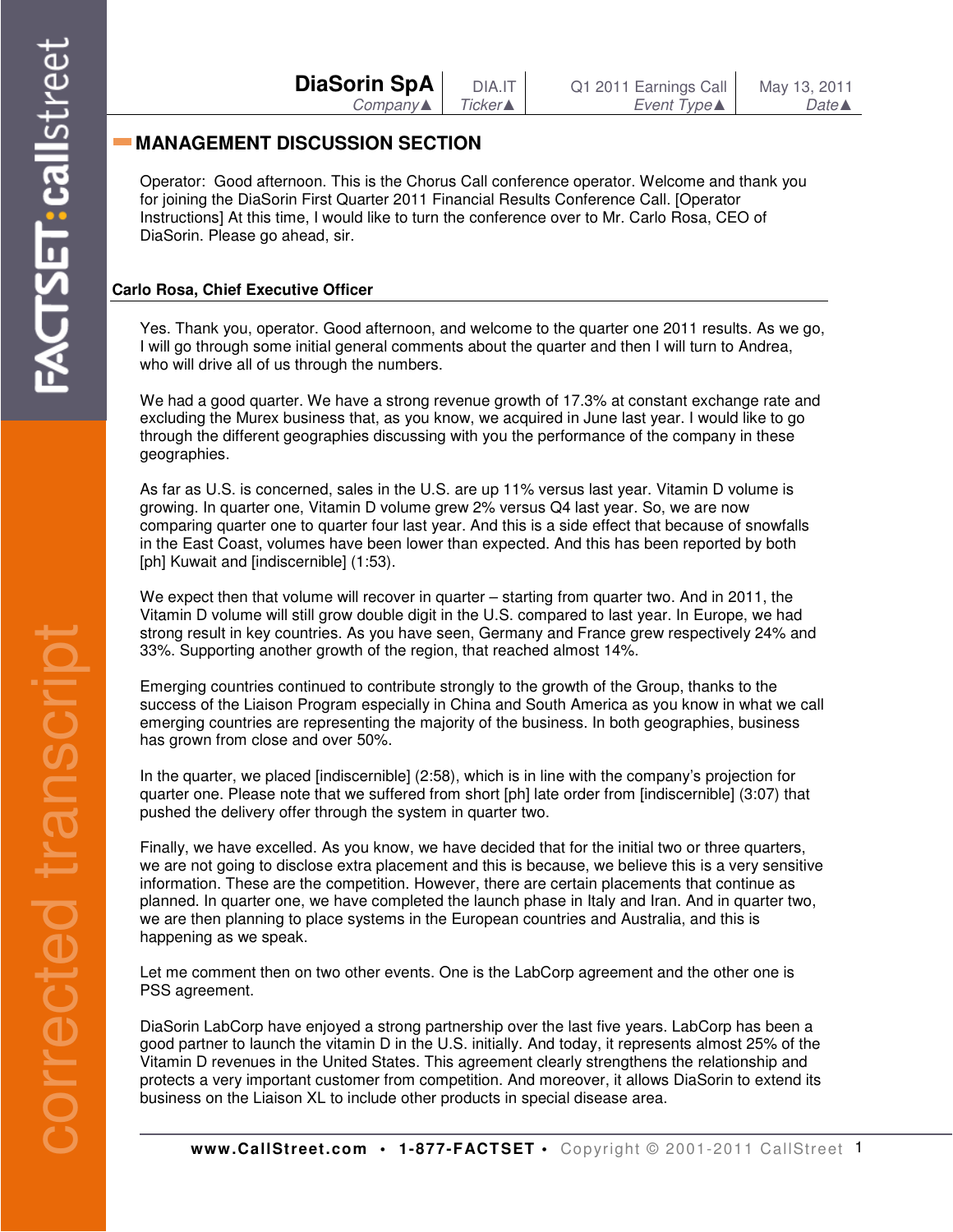We are planning to start evaluation of the XL at the end of quarter two, beginning of quarter three in some of the LabCorp facilities with a plan to complete installations within the following 12 months.

Last but not the least, PSS. PSS is a key pillar of our molecular strategy since it will provide us with a platform to run our upcoming molecular products that we had discussed our plan for the second half of 2012. PSS is a key player in this area and is the current supplier of some of the major molecular companies. Fundamentally, they are making platform for all the players in this field.

We expect to complete the development of the platform by the end of 2011, so prototypes will be provided to our molecular diagnostics group in Ireland to start with validation. And again, we have seen an initial launch with products in the area of infectious disease and possibly on hematology in 2012.

Now, I will leave the microphone to Andrea Senaldi, the Chief Financial Officer, who will drive you through the – with key financials, and then we start the Q&A session. Thank you.

## **Andrea Senaldi, Senior Corporate Vice President and Chief Financial Officer**

Thank you, Carlo. Good morning – good afternoon, ladies and gentlemen. In the Europe session, what I'm going to do, I'm going to take you through the presentation. So if we start from the first slide of Q1 highlights, I believe that Carlo has already touched on many of these items. I would simply add to his remarks, the fact that together with the strong revenue growth, which I remind you, is around 28% or more than 28% including the Murex turnover.

We have registered a significant and consistent improvement at operating margins level. In fact, our EBITDA has grown by 38%, so much more than proportional to the growth of the top line. And we are now having a ratio to sales of EBITDA, which is just shy of 45%, and EBIT has grown by almost 38%, again with the ratio to sales, which is 39%. As a combined factor, the net result of the quarter has grown by 46% versus the similar quarter of previous year.

Now, on top of the two – if we move to the second slide, on top of the two items that Carlo mentioned, so PSS agreement and LabCorp agreement, I would just like to remind you two other major events in quarter one. The first one was the clearance from the Food and Drug Administration of the LIAISON XL, which opens the door for the system to be available in the U.S. as of June, July this year. And the second one is the signature of another long-term supply agreement with Sonic Healthcare, which is [ph] another operation about 300 (8:36).

So if we then move back to the P&Ls and the financials, on slide number three, I would invite you to go through all the key elements of our profit and loss statement. I believe we already commented net revenues, and just to recap the performance, 28.5% is the growth as we reported. Murex has account for about 10 percentage points versus quarter one, where it was not consolidated. And we have a slight favorable exchange rate effect, which accounts for about 1 percentage point. So all-inall on a like-for-like basis, we are looking at a growth rate which is close to 18%.

As far as gross margin is concerned, the gross margin is fairly in line with what we recorded in quarter one of 2010 with a significant improvement versus last quarter 2010. And today, it's around 72% of sales. Operating expenses grew versus previous year, but much less than proportionally to the extent that our ratio on sales – the ratio on sales of operating expenses is down by 2 percentage points. And if you coupled this with the fact that operating income or expenses had been incrementally flat versus previous year. You realize the drivers of the growth of the EBIT margin which went up from €31 million to €43.5 million with an improvement of more than 2.5 percentage points. And the same thing is true or to the larger extent is true for EBITDA, which grew by 38.5% with an improvement of more than 3 percentage points.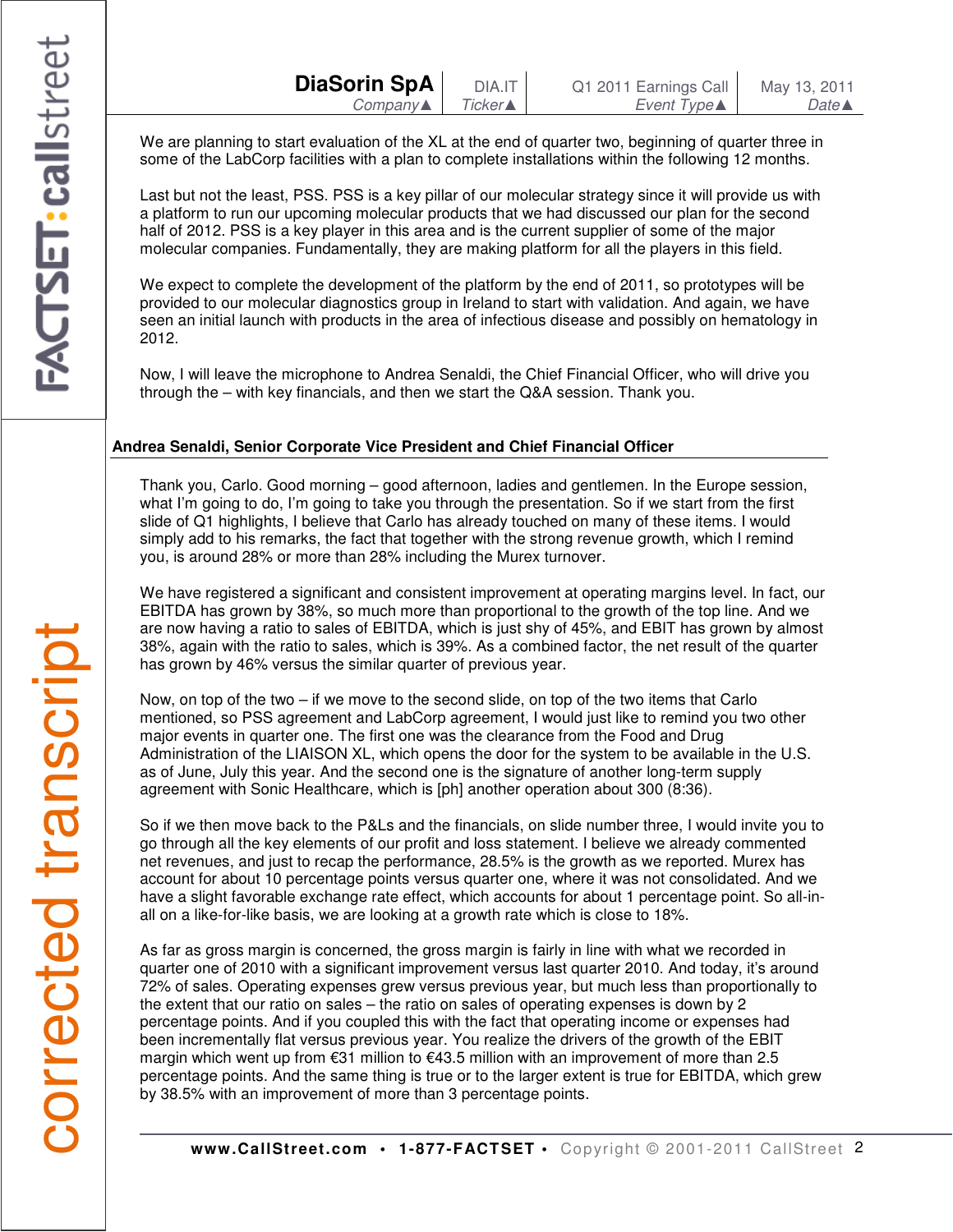Net financial expenses are favorable – sorry – income or expenses are favorable in the quarter, this is mainly due to favorable exchange rate on the currency stocks of the group and on the favorable effect of the exchange rate cover policy that we adopted as of the beginning of 2010. All-in-all, as we commented before, the net result is €28.5 million which compares with €19.5 million of the previous quarter of 2010.

As we move into a deeper analysis of the revenues. In Q1, CLIA sales grew by almost 27% versus previous year. ChemiLuminescent remains the driver of the growth of the DiaSorin Group and in fact if you compare on a like-for-like basis, the portfolio of our revenues today ChemiLuminescent accounts for about 72% of the total sales so whereas in the similar quarter of last year is accounted for almost 68%. And this is clearly done at the expenses of more mature technologies like RIA and ELISA.

In the following slide you have, again, a revenue breakdown by geography and Carlo has already touched on a number of performance issues we could see that, indeed, Europe and Africa as a region grew by 14% versus quarter one 2010, with particularly strong performance in France and Germany, France above 30% and Germany around 24%.

The U.S. has contributed with a growth of 12.1% as reported. As we commented before, there has been a favorable exchange rate effect, so on a like-for-like basis the growth is 1 percentage point lower, so 11%. Very strong growth in both region, both which are represented by emerging markets, so Latin America is growing 54%, and Asia Pacific is growing almost 50%, with particularly strong performances in China, where the growth again is above 45% versus similar quarter of 2010.

Alongside the increase at top line levels, as we said before, we continue to improve our profitability against a fairly stable gross margin versus Q1 2010. Very significant leverage on the structural costs of the company, EBITDA as we saw moved up by 3 percentage points. EBIT grew – moved up by 2.5 percentage points.

I have to remind you that in Q1 of 2010, there were some exceptional items related – or extraordinary cost related to the assistance to the Murex acquisition. So if you take out and adjust the EBIT and EBITDA of 2010 for these items, you would find an improvement of EBITDA and EBIT ratio in excess of 2 percentage points. And again, net results moved from 22.5% of turnover to 25.6%.

As we move into the next slide to the balance sheet and the cash flow, the net financial position has slightly worsened versus the end of 2010. It remains positive by €31 million, and the reason why it has worsened has entirely to do with the fact that in quarter one, we executed a buyback plan for about 750,000 shares at a cost of more than €25 million.

The cash flow – the operating cash flow that has been generated during the quarter one is 27.6% before CapEx of €4 million. I have to remind you that within this operating cash flow, we also allowed for the payment of the second installment of the distribution of rights for the Australian territory and some [indiscernible] (15:02) to the payment for the Murex acquisition. And last but not the least; at the end of the quarter, we enjoyed cash and cash equivalent instrument for €58 million. The last thing I would like to comment is about the guidance that we already provided the financial community as we commented quarter four results.

In light of what we achieved in quarter one, the management believes that we can confirm the guidance we previously provided. So with revenues in the range between  $\epsilon$ 465 million and  $\epsilon$ 575 million, which represents a growth in excess of 15%; a number of instrument placements for the full year in excess of 600 units and EBITDA for the full year in the range of €200 million.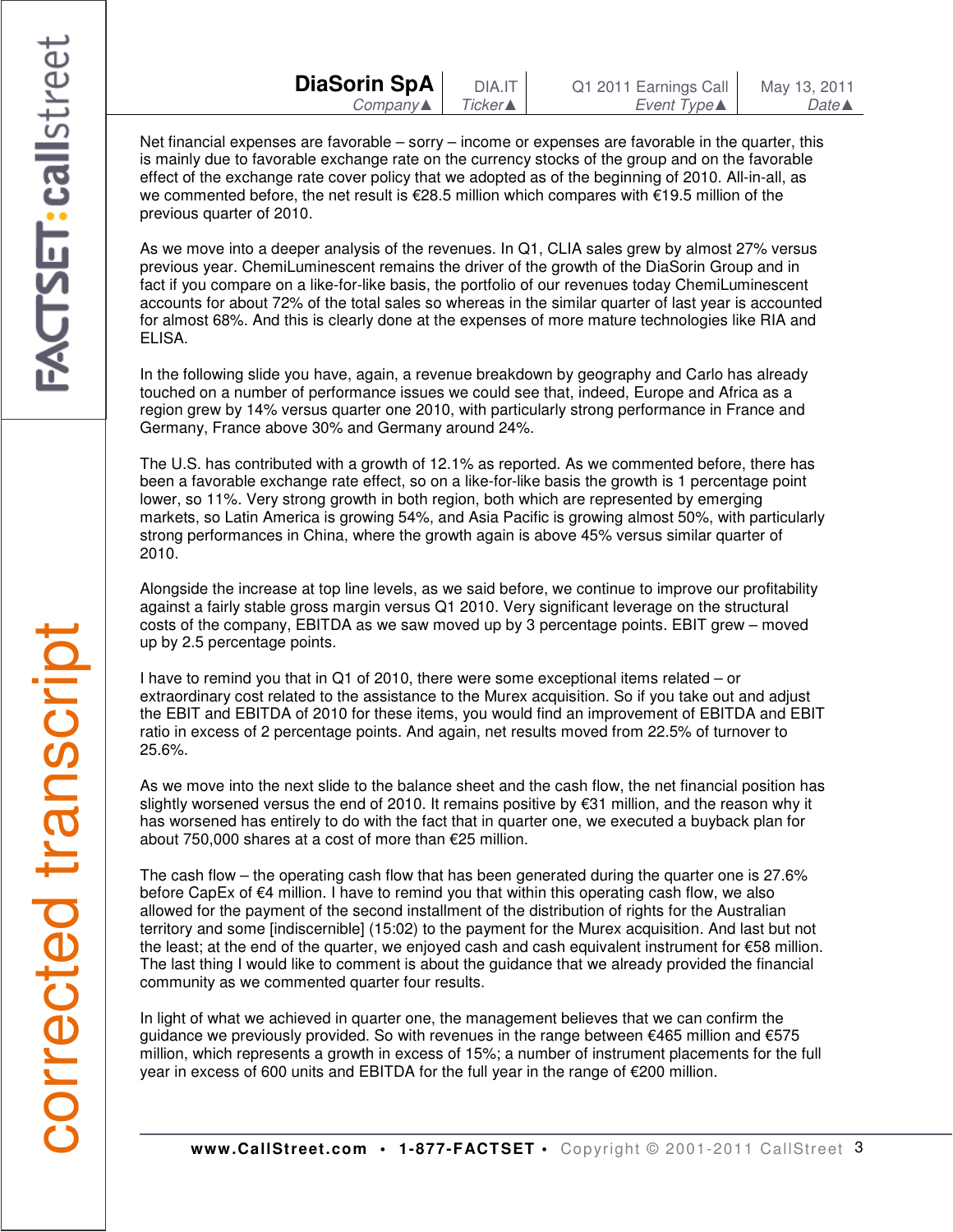| DiaSorin SpA        | <b>DIA.IT</b> |  |
|---------------------|---------------|--|
| $Company \triangle$ | Ticker▲       |  |

That's all I wanted to say as far as implementation is concerned. Now, I would like to leave the floor to the usual Q&A session. Thank you very much.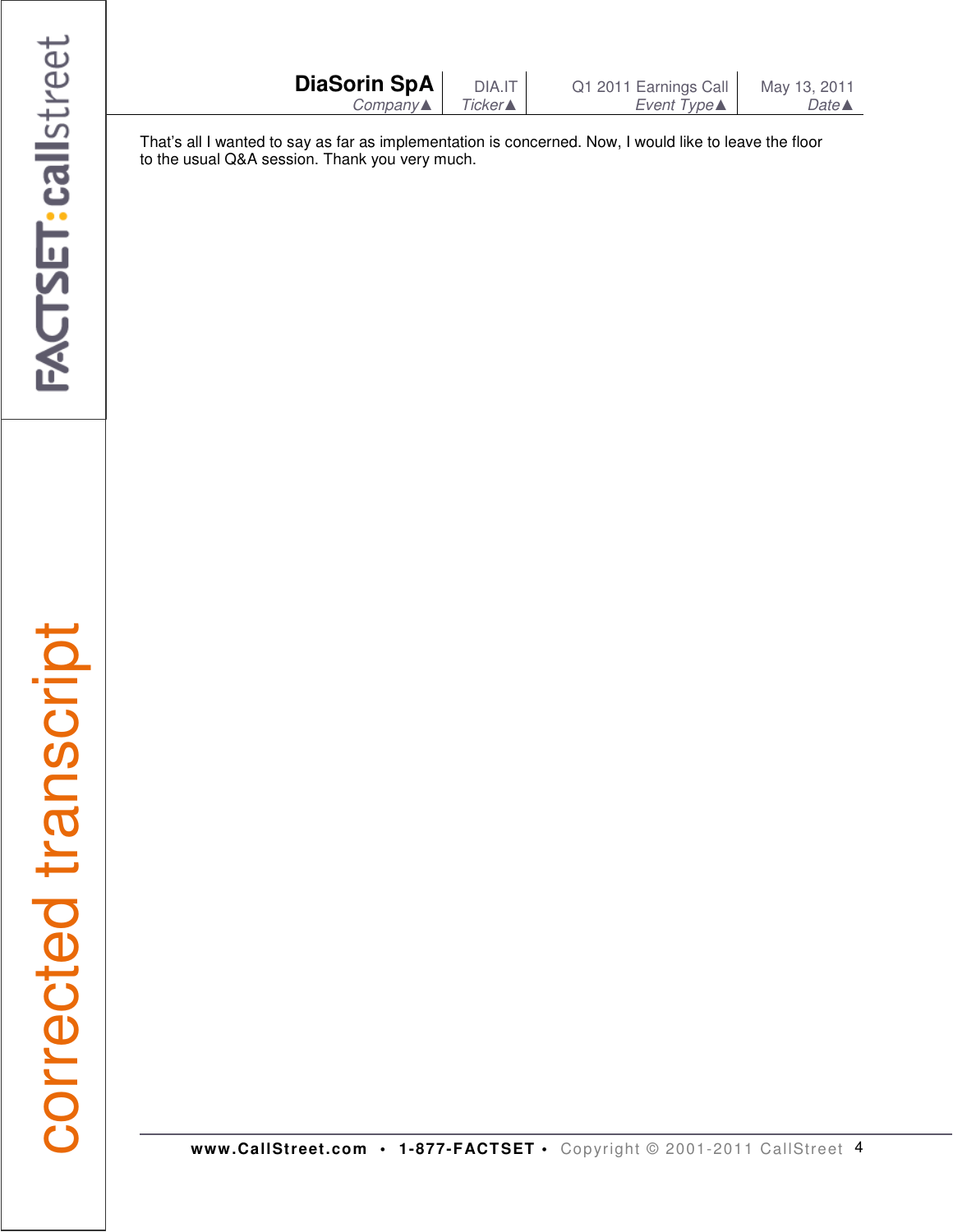| <b>DiaSorin SpA</b> |          |
|---------------------|----------|
|                     | Company▲ |

# **QUESTION AND ANSWER SECTION**

Operator: Excuse me. This is the Chorus Call conference operator. We will now begin the question-and-answer session. [Operator Instructions] The first question is from Romain Zana from Exane BNP Paribas. Please go ahead.

**<Q – Romain Zana>:** Yes. Good afternoon, gentlemen. Thanks for taking my question. I have three question actually. The first one regarding your supply agreements signed with LabCorp. I was just wondering if it's an exclusive agreement or do the future provider of Vitamin D test will be allowed to help LabCorp as well during the five-year project?

Second question was actually regarding the launch LIAISON XL and I was wondering if it will have an impact on the gross margin on the remaining part of the year. And lastly, on Vitamin D, I'm sorry I missed the details you gave at the beginning of the call. So if you could just come back on this and the trend expected looking forward. Thank you.

**<A – Carlo Rosa>:** Okay. I will start from the last question. We said that the Vitamin D volumes are still growing in the U.S. We said that in quarter one, Vitamin D volume grew 2% versus Q4 last year, so it's quarter-on-quarter. And the 2% is notwithstanding the fact that there has been a very strong winter in the East Coast and volumes have been lower than expected, and this has been reported by both Quest and LabCorp. So based on the growth notwithstanding that we saw in the quarter in volume, notwithstanding this, we continue to believe that volumes in the U.S. will grow double digit in 2011. Now, regarding the LabCorp agreement, yes, this agreement is exclusive agreement and that customers commit to buying the products, one product from their supplier. It is not a practice of these laboratories to sign up different suppliers for the same product.

And the third question is?

**<A – Andrea Senaldi>:** The third question, I'll take the other question about the margins in LIAISON XL. The quick answer is no. It will not affect adversely the gross margin for the Company for the simple fact that, as I've said a number of times, the LIAISON XL sale will not change the economics of the business model that we have. Depreciation will remain according to the previous [ph] partner (19:28) and to a slightly higher depreciation rate we will cover a slightly higher or a proportionately higher revenue stream.

On the other side, everything which is related to the development cost of LIAISON XL that we capitalized in the past, internally and externally, you already see in our account as of today, we launched this out. So in a nutshell, it will not change the gross margin.

**<Q – Romain Zana>:** Okay. And maybe just a follow-up on Vitamin D, what was the growth yearon-year in Q1 on the volume side?

**<A – Andrea Senaldi>:** I think that top of my memory we are talking 25% volumes.

**<Q – Romain Zana>:** Okay. Thank you.

Operator: The next question is from Mrs. Philippa Gardner from Jefferies. Please go ahead, madam.

**<Q – Philippa Gardner>:** Oh, thank you. I just have a couple of questions please, if I could, firstly on some more questions on the LabCorp agreement, was this at all an early renewal of your previous contract, or was it just because your previous contract was coming to an end with them? And then my question is what sort of change, or were there any changes to the pricing terms, or what kind of pricing incentive did you offer in order to find another five-year contract?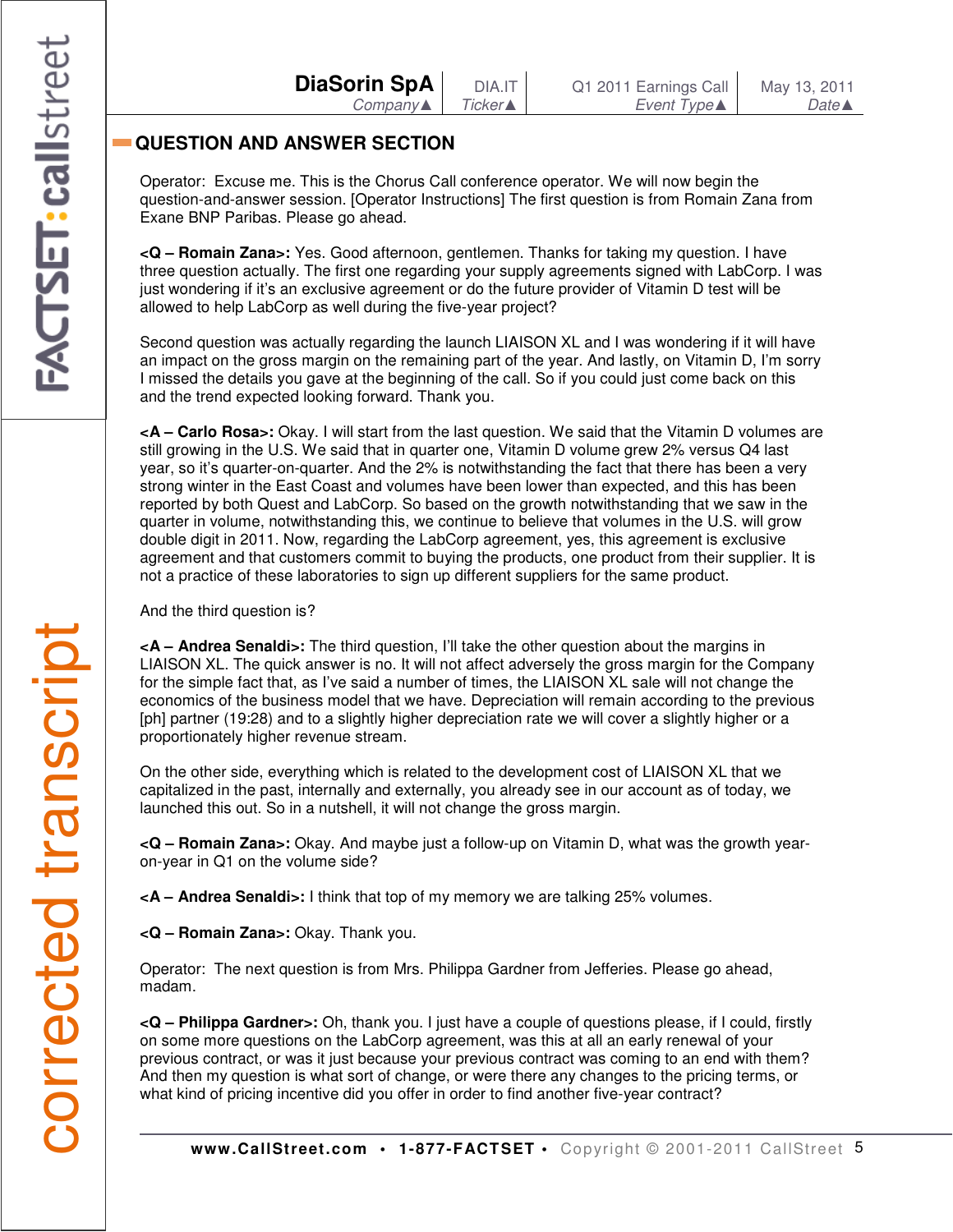And then I've got a question on Murex, you say that the number this quarter was slightly below your expectations, so what were your expectations for this quarter and should we expect sort of a stable number in the second quarter and then potentially improving in the rest of the year? Or how should we think about that going forward? Thank you.

**<A – Carlo Rosa>:** Okay. I believe, unfortunately, you're asking two questions where it's going to be very difficult to answer. LabCorp, we have been in LabCorp for the last five years. We are what they call partner in science for Vitamin D, so they've been using our platform. And we had an existing agreement in place which was expanding, and we have renewed the agreement, the existing agreement over the – for the next five years. And this is very relevant for us for two reasons. One is that LabCorp is an active partner. So, it is a venue that we have to in keeping physicians on the proper use of the Vitamin D. And clearly second it does represent a big chunk of our business in the U.S. and in light of possible upcoming competition that was clearly a customer that we wanted to secure.

Now, as far as pricing concession, I'm sorry, but we are not allowed under confidentiality to disclose terms and conditions that we have with our customers. Okay.

As far as the Murex sales are concerned, let me just make a comment because I don't think that I'm in a position to tell you what we expected. But let me tell you that what we expect by year-end. We expect that by year-end this business will grow double digit notwithstanding the fact that two events have happened in quarter one. One is that because of the situation in Africa. There have been certain countries where tenders have been cancelled or tenders have or existing customers have not purchased products, okay. And a portion of the Murex business was, in fact, in those geographies.

And the second effect is that some very large tenders that we expected outside of Africa. Now, I'm talking more about European countries, some of these large tenders had been postponed. So we feel comfortable that they will awarded to us, the problem is that they've not been awarded in quarter one. However, we still are positive on the strength of this business so we believe it will grow double digit, so we will catch up in the second, third and fourth quarter for this business.

And as far as the manufacturing is concerned, as you know, we have completed our restructuring for the business in December quarter one. It's clean as far as the UK manufacturing site is concerned, and the margin contribution to the business of the New York business now is in line with what we expected and have discussed in previous calls.

**<Q – Philippa Gardner>:** That's great. Can I just maybe sort of follow up on some of the pricing stuff, and obviously I know you can't give us anymore details, but could you maybe give us some thoughts as to what you think might happen to pricing for Vitamin D as competition comes in the U.S. be that sort of 2012 timeframe? Are we looking at sort of a 10%, 20%, 30% pressure on current pricing levels or do you have any views on that?

**<A – Carlo Rosa>:** I think that I can share with you a view that we had already discussed in the previous quarters. I believe that the fact that the volumes had been increasing significantly especially with large customers, and in light of the fact that, we went back as a strategy to those accounts and ask for long extension of contracts. Even if contracts that were not expired so as we went to them for extension and we made price decision in the – those large accounts in the range of 10% to 15%, okay. So – however, we secured over 70% of the business for at least the rest – in 2012 and 2103. So this business what we have seen is not necessarily an effect of direct competition but an effect of volume and renegotiation of long-term agreements with our accounts.

As far as Europe is concerned, competition is there mainly Abbott and [indiscernible] (26.30). For the time being, we have not seen competitors using pricing strategy which is a bit different from what we have used in the past, okay. So from – again, where competition is there today, at this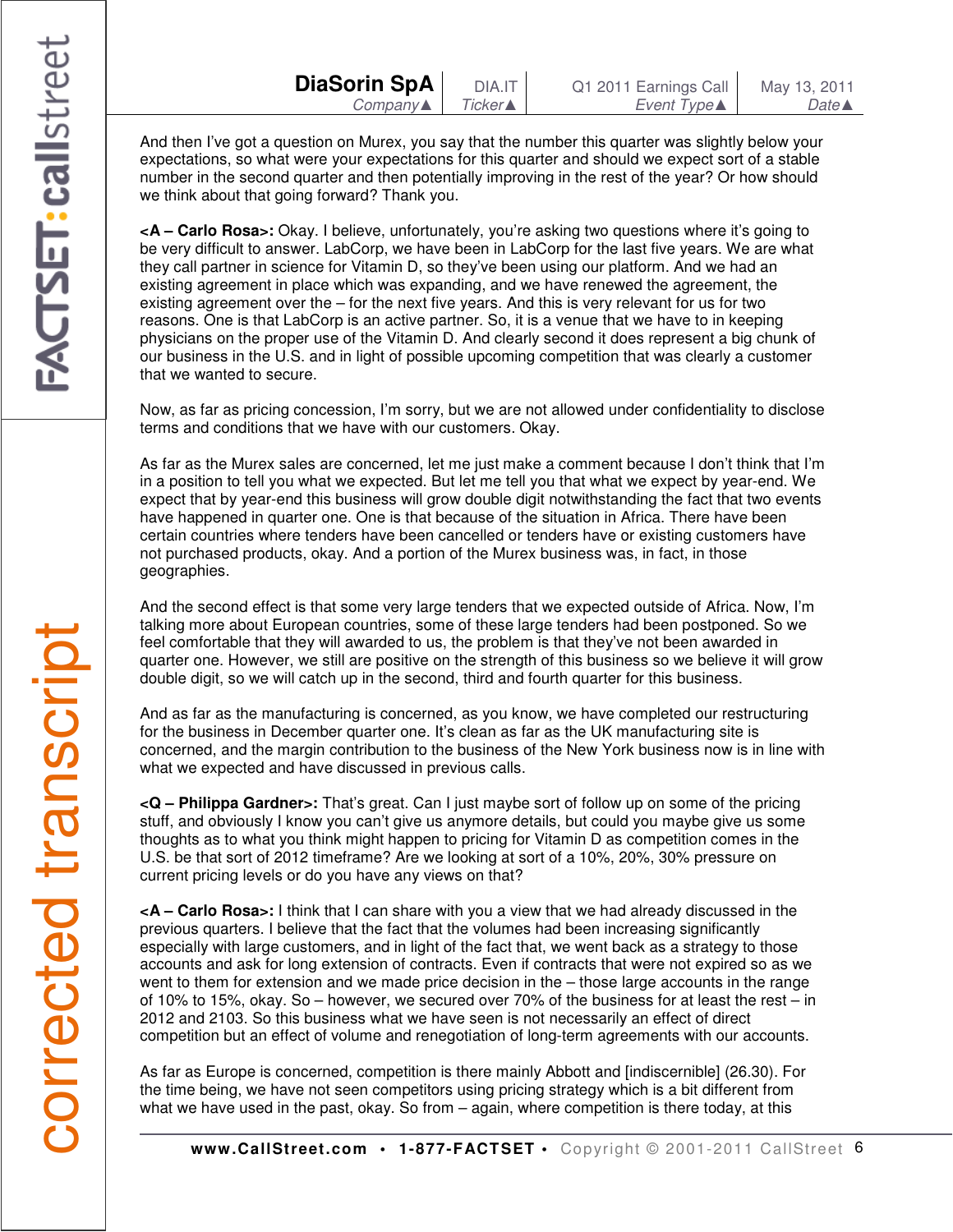stage it's not a matter of pricing, it's more a matter of growing our percentile keeping the premium price and still I believe this industry enjoying a product that is very difficult to make, but is also rewarding in terms of profitability.

**<Q – Philippa Gardner>:** Thank you very much. That's very helpful.

Operator: The next question is from Miss Brigitte de Lima from Bank of America Merrill Lynch. Please go ahead ma'am.

**<Q – Brigitte de Lima>:** Good afternoon. I've just got two questions left. The first would be on the LIAISON deliveries. You said that some got delayed into Q2. Could you give an ideal of what number of deliveries you would have recorded in Q1 had those delays not happened?

And then second general question Vitamin D test in the U.S. Do you have a feel for what proportion of a Vitamin D test revenues in the U.S. come from tests done directly in the labs, where the LIAISON was placed, versus test that was sent out from labs where there's no LIAISON, to labs that has a LIAISON? Thanks.

**<A – Carlo Rosa>:** I'm sorry. I will reply to your first question but then I need you to repeat the second question because it's not very clear to me. I think I gave the number. We said that around 20 systems were supposed to be delivered in quarter one where pushed to quarter two, okay. Now can you repeat your second question?

**<Q – Brigitte de Lima>:** Yeah, I guess basically, I'm trying to get a feel for what proportion of your revenues in the U.S. relates to Vitamin D are direct sales versus send-out. Sorry, do you have a feel for what proportion of your revenues for the Vitamin D test in the U.S. is related to send-out tests, rather than tests done in the labs that have the LIAISON? I'm just trying to get a feel for what proportion of that franchise is really subject to competition?

**<A – Carlo Rosa>:** Listen, I think that I can be bluntly honest, I have no idea. Then let me tell you why I have no idea, because unfortunately this – take big labs like LabCorp and LabCorp has contracts with hospitals and contracts with insurance companies and therefore, physicians. So their mix is a mix of samples that are coming from – directly from physicians as well as lab business that is composite out with hospital chains, physician office and so forth. They do not clearly share that split with us. So it would be quite difficult to understand the percent of the send-out.

However, let me say that the rest of the installed base sits with exception of LabCorp and [indiscernible] (29.38), which is another reference lab there, we have the mix of send-out and physician business. The rest of the installed base shift in hospitals and labs that typically is not send-out, it's all direct business.

**<Q – Brigitte de Lima>:** Okay. That's helpful. Thank you.

Operator: The next question is from Mr. [ph] Giacomo Picaito from Argos Capital (30:04). Please go ahead, sir.

**<Q>:** Good afternoon to everybody. A few questions. The first one is on molecular, if you could give us some color in terms of strategy to penetrate the market which, at least from my little knowledge, it is already with other players. You already played the game in entering, let's say, not crowded but, let's say, without a strong pace in the sector of diagnostics, just to understand your strategy now if automation is the trigger, the quality of the product, try to give us some color.

Second question is on acquisitions, just to wonder if this - PPS is the, let's say, not acquisition but the counter activity you were thinking about or you're thinking still about further acquisitions. And last, in terms of organic growth, I need the triggered calculation. I'm trying to understand what has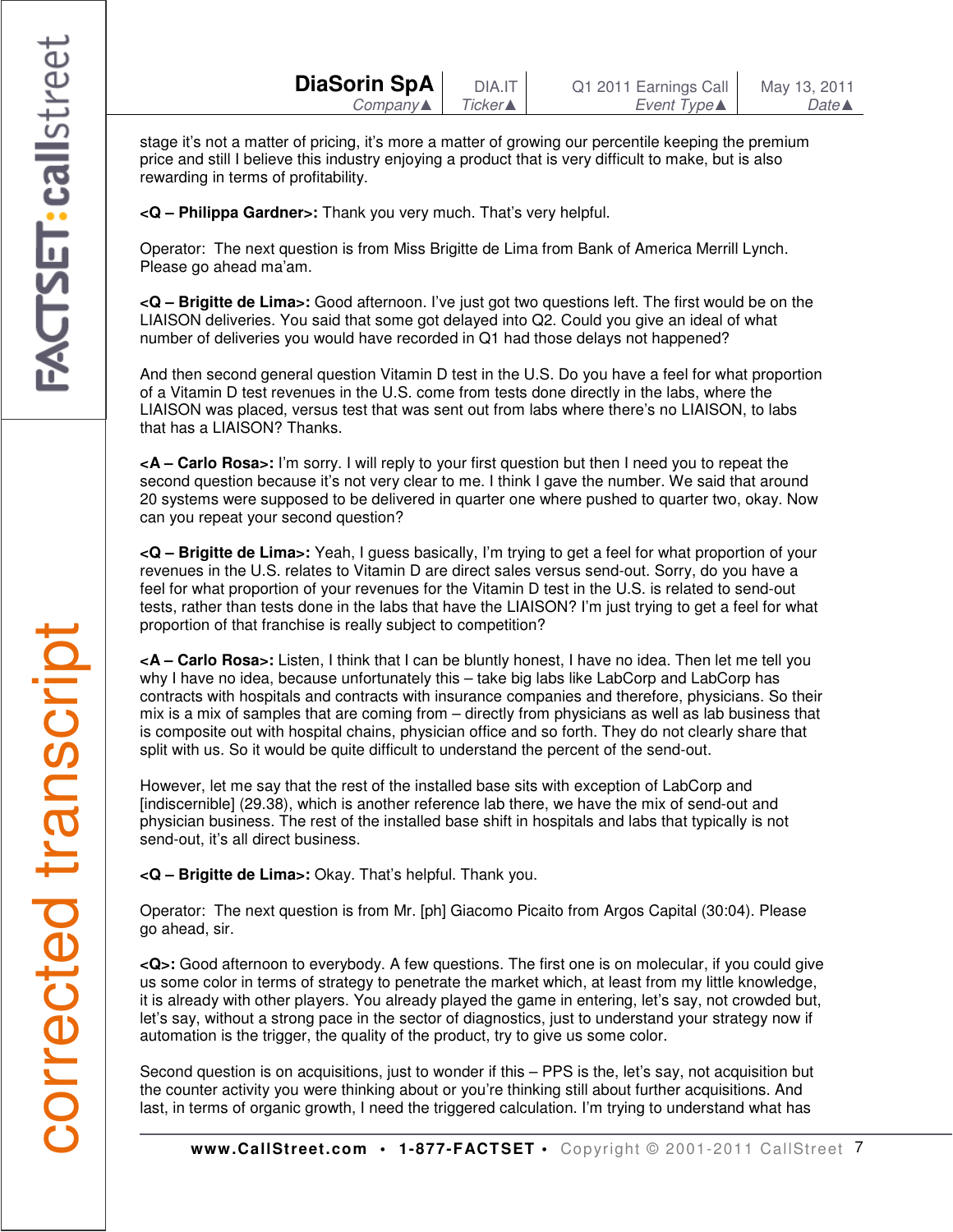been your real like-for-like growth and excluding new rigs and a little bit of currency effect, have been in the region of 17% in Q1. Is there any reason why we should expect this like-for-like to be strongly under pressure during the rest of the year for comparison reasons or anything I'm not aware about? Thank you.

**<A – Carlo Rosa>:** Okay. Let's start with the easy one, acquisition. PSS is a different corporate deal acquisition. We said that I think this company enjoys a fairly hefty cash flow. Some of it, but a very small part of it is given back to the shareholders as dividend. The rest is already in effect and has been related historically to strengthen content – technological content and catalog of renegotiation, and I believe that this will continue for the foreseeable future.

As far as molecular diagnostics is concerned, the strategy is fairly straightforward, we are not planning to be the next key agent for Roche Molecular, this is not our intent. We clearly, are a united company and we'll stay focused on that. However, we believe that there are certain areas where these very large companies do not go. They do not go for two reasons; either because it is  $$ these are specialty secondary markets that are not done, or other markets where there is an increased rotation in the policies and assets of the individual protection that you are protected.

In – our intent is therefore to build an interesting business, leveraging immunization disease on the strong name that we have in this field. We've built accounts that today are doing LIAISON and they do also molecular especially the products in the labs. And there are certain applications for molecular that suits very well with the traditional immunoassay market.

Then there are areas, which has nothing to do with immunization where instead, the key clinical areas especially in certain oncology application where again, you can build a certain position with having access to licenses, ITs and so forth, which is something that's quite active already- I think last year. Now, the last one is organically...

**<Q>:** Sorry, just to complete the picture on molecular, then your customers will need a new, let's say, machine for these tests, right or they will be able to do it with yours?

**<A – Carlo Rosa>:** No, they will need dedicated system and that's the one that we are developing in PSS.

**<Q>:** Okay, great. Thank you.

**<A – Carlo Rosa>:** Okay. The last one is organic growth. Yes, you said correctly, but I think and made my – your calculation is correct, but the number I stated at the beginning of the call at 17.3% organic like-for-like growth. We said in our projection that we will be able to grow around 15% yearon-year, and so quite in line with what you have seen so far so, which is again in line with the 465, 475 that we have confirmed after – in the quarter one as well.

**<Q>:** Sorry, just to be sure that I understood. Yes, you are saying 15%, but this is including the consolidation effect of [ph] new works (35:19). So, the like-for-like expected, if my numbers are right, is much lower in the remaining of the year, let's say, in the region of to 10% in the high part of the range, roughly, I mean, 10% or...

**<A – Carlo Rosa>:** Yes. This is correct. It is correct because, in fact, we believe that this company organically could – can grow low double-digits, which is still quite extraordinary in this space. Moving forward in the year, you would be then comparing with quarters which have been quite heavy quarters in 2010. So, you cannot expect the rate of quarter one to be then repeated going

**<Q>:** Okay, thank you.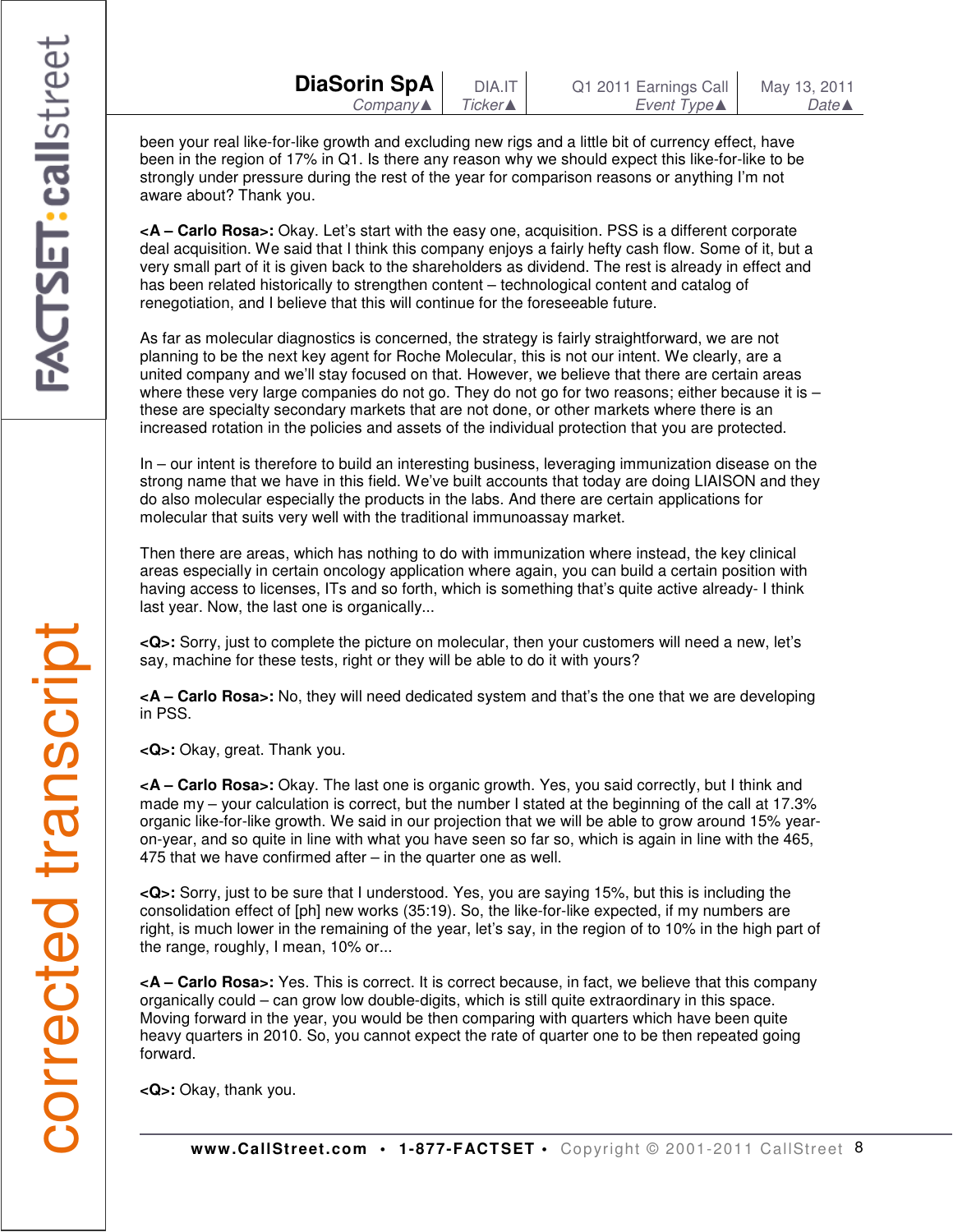| DiaSorin SpA | DIA.IT    | Q1 2011 Earnings Call | May 13, 2011     |
|--------------|-----------|-----------------------|------------------|
| Company▲     | Ticker▲ I | Event Type▲           | Date $\triangle$ |
|              |           |                       |                  |

Operator: The next question is from Mr. Martin Wales from UBS. Please go ahead, sir.

**<Q – Martin Wales>:** Hi, first question on the LIAISON XL placements combined, obviously [ph] 20 machines really (36:32) in Q2 instead of Q1, you're launching in the U.S. in the back end of this quarter. Should we be thinking of your greater than 600 machines very back-end loaded this year? Or what should we be thinking of, first half, second half, split crudely?

**<A – Carlo Rosa>:** First, the number I gave you, the 134, does not include XL whatsoever, okay. And we [ph] had less than (37:01) for initial – for sure in Q1 and let's say, quarter two, to keep the LIAISON XL out of the spot. And then clearly, throughout the year, we will start providing then consolidated numbers, LIAISON plus LIAISON XL. But again, unfortunately we had lots of competitors snooping around our LIAISON XL. If you think about it, it's the only platform, the only new platform that has been launched in this space over the last few years, and we're a little jealous about it.

Now, I continue to  $-1$  confirm that we will get to 600 systems by year-end, that is something we feel comfortable with. And I feel that if you clean the – if you clean the Q1 result from a back order, you are pretty much in line with that expectation.

**<Q – Martin Wales>:** Well, yes. I'm just slightly confused. Is this 600 now LIAISON only for the year or LIAISON plus LIAISON XL?

**<A – Carlo Rosa>:** Plus...

**<A – Andrea Senaldi>:** No.

**<A – Carlo Rosa>:** Sorry.

**<A – Andrea Senaldi>:** No, no, it is – Martin this is Andrea. The 600 or the above 600 instruments of new installed base is including the XLs for the year.

**<A – Carlo Rosa>:** Keep in mind, Martin, that we have been transitioning from LIAISON placement to LIAISON XL placement.

**<Q – Martin Wales>:** But the Q1 number of 133 you've given us...

**<A – Carlo Rosa>:** Only LIAISON.

**<Q – Martin Wales>:** But are you keeping out – okay. Okay. So there were some XLs on top of that.

**<A – Carlo Rosa>:** Yes.

**<Q – Martin Wales>:** Okay, that's clear enough. Given that we're now sort of half way, well almost half way through Q2, your confidence about Murex as European tenders, has that been validated by any of those tenders being awarded yet?

**<A – Carlo Rosa>:** Some of them have been, some are in the process of; so this is why I'm telling you that we are quite comfortable with the year-end number for Murex.

**<Q – Martin Wales>:** Just on a bit on where you are in terms of rolling out new specialty – specialist tests. Obviously, you highlighted that you've got a reasonable number of tests to come out this year or next year. I'm looking at the slide you've got around about 9 infectious disease related tests but you've obviously launched some new tests on the XL platform. And you highlighted especially assays that you're launching in 2012 and beyond. Where are we versus the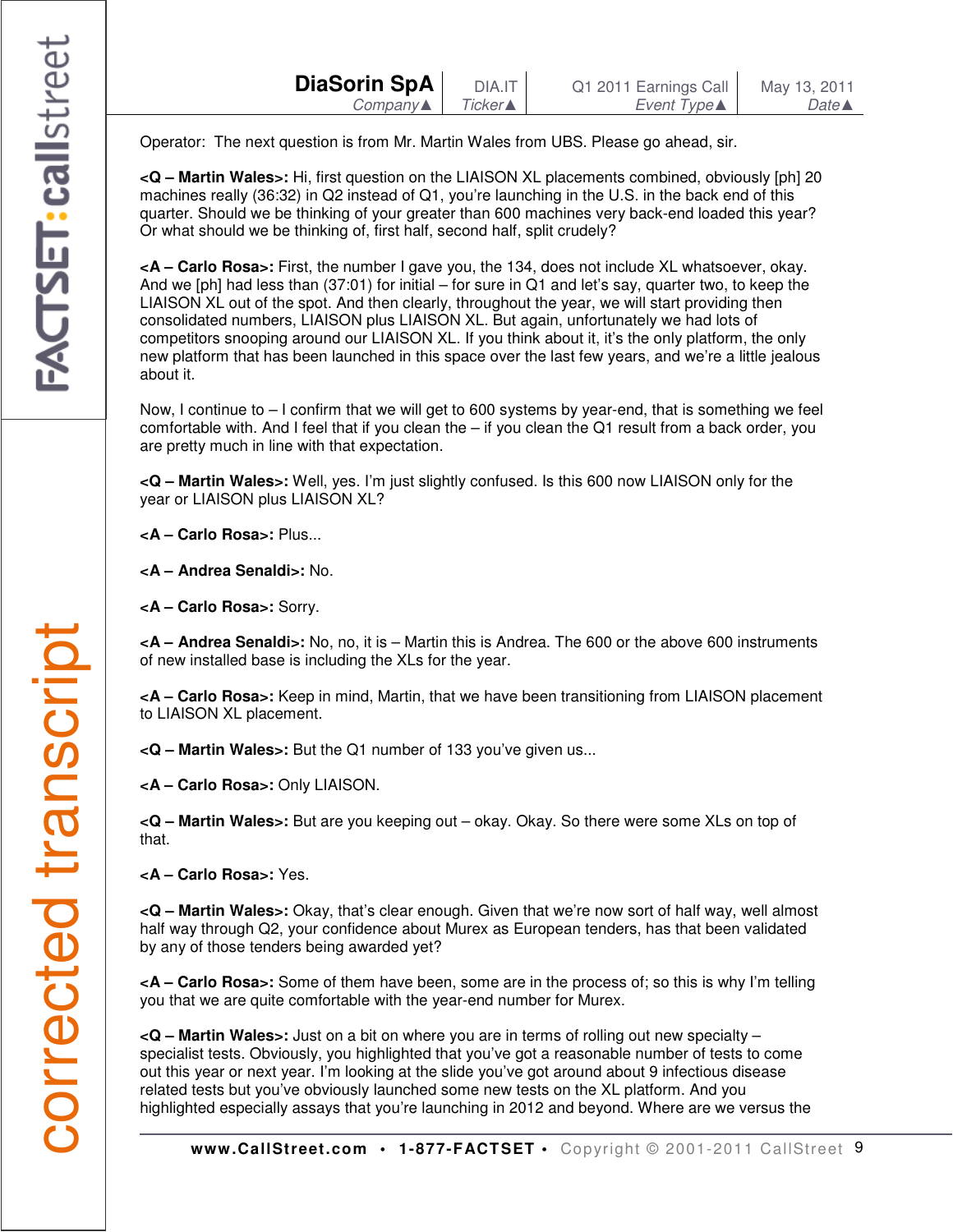last time you spoke to the market in terms of launching tests and what should we be expecting in 2011 in terms of new test launches in total?

**<A – Carlo Rosa>:** I – we don't have these numbers because I don't have the slide with me. I think we have launched five assays year-to-date including measles and mumps for the U.S., which is fairly relevant because in the U.S. as you know there's a big volume with what they call MMRV screening for measles, mumps, rubella and VCV. And we had rubella and VCV relating to that like in the other two, so now we have the complete [ph] finance for the whole (40:40) screening, so this is fairly relevant for us in the U.S. And then we launched the mycoplasma assays. So then I think we are in line with what we had discussed before for the launch of the other products in the second part of the year.

**<Q – Martin Wales>:** Okay. Just to confirm something very quickly before I get off the call, you obviously haven't changed your guidance. That would suggest that the final deal with LabCorp was in line with the expectation and obviously that deal has been under negotiation for some time. Can you confirm that at least?

**<A – Carlo Rosa>:** Yes, the problem is that we're not allowed to make any publicity to it because clearly a confidentiality, and then we got finally, this final press release [ph] that went through (41:30) recently, so we were able then to make it public a couple of days ago.

**<Q – Martin Wales>:** Okay, fantastic. Thank you very much.

Operator: The next question is from Mrs. [ph] Maura Garbero from One Investments (41:41). Please go ahead, madam.

**<Q>:** Good afternoon. Just going back to what you said regarding the renegotiation in pricing with your customers in the U.S., can you maybe share with us when those reductions will impact you or will be more visible on your P&L? And you are thinking that those at the end will have any sort of impact on your marginality.

And secondly, you mentioned this delivery postponement of LIAISON machine. What was exactly the problem at STRATEC, and do you foresee any further delays? And finally, I have a final question on Murex. Is it possible to know the contribution at the operating level? Thank you.

**<A – Carlo Rosa>:** Okay, I will answer to the [ph] back order (42:43) question. It is very simple. They had a back order from one of their suppliers for a component and which is a barcode reader and, therefore, they had experienced a delay in delivering to us. So it's nothing structural. It simply is related again to one component being late.

As far as the other two questions, Andrea, do you want to address them?

**<A – Andrea Senaldi>:** Yes, okay. As far as the price concession, you do already see them in the Q1 results because they were already enforced. And as far as Murex operating level, I believe we said in the past that although we don't provide any precise number, that we did in – what was seen in the past is that if you look at the EBITDA contribution of Murex on a standalone basis, you're looking at margins which are very similar to the margin that we are seeing on the average of our businesses, so anywhere between 30% and 35%. Now I have to say this is a bit of an unfair comparison because as you know we didn't buy a company but we bought a business line. So that business is now bolt-on into a pre-existing structure. But having said this, what is fairly relevant is that the Murex business is not dilutive on our margins.

**<Q>:** Thank you.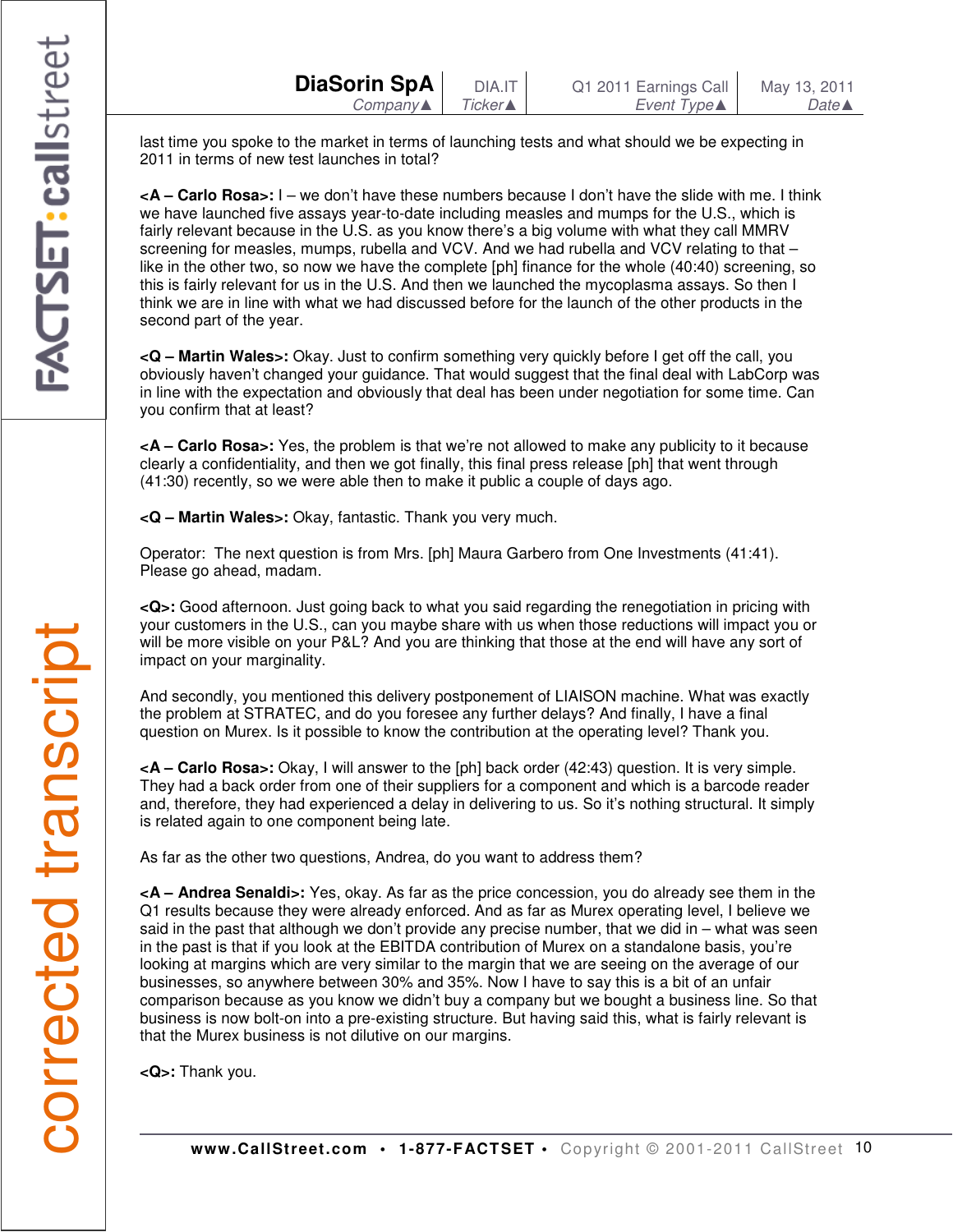Operator: [Operator Instructions] The next question is from Mr. [ph] Patrick Fuchs from RCM (44:17). Please go ahead, sir.

**<Q>:** Hello. Just a follow-on on the margins, so basically what you're saying is that it's not dependent on the Murex space, basically where your gross margin is moving. I mean, one could – I would like to ask you if from the gross margin side, let's say, the weaker Murex, what does this imply and compare to the [ph] declared (44:51) extension of share of space if, I mean you just answered the question but just to confirm that? And for the rest of the year, would you expect the profitability to be maintained or do you expect some investments in H2 or so?

**<A – Andrea Senaldi>:** Okay. I think that it's, again, we go back to Murex, I think that the effect of Murex on demands on the company after the restructuring process that we executed in the end of last year is in essence not dilutive to the extent that – as you can see, our margin in the quarter one is better than it was in quarter four.

As far as the profitability of the Company, in general going forward throughout the year, bear in mind what is the pattern of our operational expenses which are normally fairly light in quarter one and quarter two and much heavier in the second part of the year. Well, there is a strong concentration of the major marketing events. So you should expect the improvement that we recorded in the year phase out as we progress given the next quarter, or rather than phasing out is diminished as we progress in the next quarter.

**<Q>:** Okay, maybe a question on the growth in the U.S. You mentioned winter volumes down what 11% on constant exchange rates. What about your expectations as the year goes on regarding the growth rate in the U.S. which were quite outstanding in the last quarter for sure.

**<A – Carlo Rosa>:** No, sorry. I didn't say that volume was down. I said that the U.S. revenues quarter-to-quarter are up 11%. Then I said that vitamin D volume – testing volume in the U.S. if you compare quarter one to quarter four, so in other words comparing the last two quarters, is up 2% which on an annualized basis should give you an increase of vitamin D tests between 8% and 9%. However, since the quarter one has been light, and you can verify this going back to the LabCorp and Qwest conference calls and it's been light in quarter one because of the heavy snow falls on the East Coast, we expect that volume should catch up in quarter two and the other quarters and therefore we are comfortable with projecting sales for 2011 of vitamin D volume growth of more than 10%.

**<Q>:** For U.S. the Company, not for the market?

**<A – Carlo Rosa>:** Not U.S. Company, for the market, the U.S. market.

**<Q>:** For the market?

**<A – Carlo Rosa>:** Yes.

**<Q>:** Okay. And then maybe just a last question to remind me, the share buyback, it was for options or to avoid dilutions or what? I forgot that basically.

**<A – Andrea Senaldi>:** The share buyback plan has been deliberated by the shareholders' meeting in service of the stock option plan that had been put in place as of last year.

**<Q>:** Okay. Thank you.

**<A – Andrea Senaldi>:** Thank you.

Operator: The next question is from Ms. Elisa Corghi from Intermonte. Please go ahead, madam.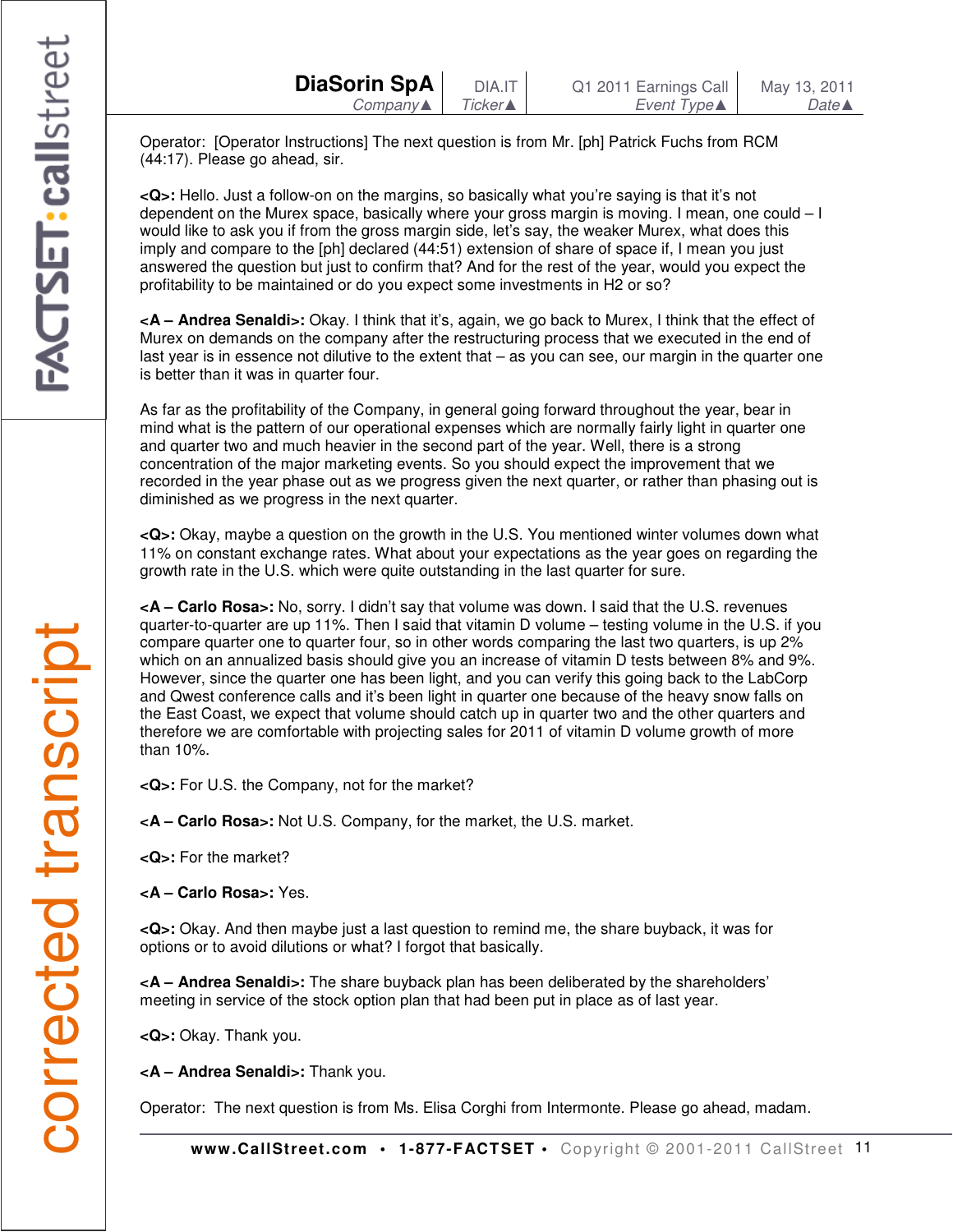**<Q – Elisa Corghi>:** Yes, hello. Thanks for taking my question. My question regards the agreement with the Precision System and I was wondering if you're going to pay some installments on milestones like for example, when you will be deliver the prototype by year end? Thanks.

**<A – Carlo Rosa>:** Yes. We will be, yes. The payment clearly is divided in installments which are related to deliverables by PSS, and we believe that we are going to incur in half of the installments in 2011 and half in 2012.

**<A – Andrea Senaldi>:** Can I just follow up, but bear in mind that this is a pattern which is no different from what we just finished with STRATEC on the development of the LIAISON XL, so just a seamless continuation of the previous pattern.

**<Q – Elisa Corghi>:** Okay. Thanks a lot. Thank you.

Operator: The next question is from Mr. Jake Crandlemire from Ramsey Asset Management. Please go ahead, sir.

**<Q – Jake Crandlemire>:** Yes. Thank you for taking my question. Just wanted to clarify the LabCorp contract, you said that the price increases took effect in Q1; did they take effect on Jan 1 so that they were in place for the entire quarter, or was it just partially in Q1? Thanks.

**<A – Carlo Rosa>:** No. No. First, I wish it was a price increase, but what it's saying is that we signed the agreement with them which was a continuation or a renewal of an existing agreement that was already in place. And this agreement is protecting our business with them for the next five years as stated in the press release, and it's offering the opportunity to enlarge the business to infectious disease product through the installation at LabCorp of the LIAISON XL platform.

**<Q – Jake Crandlemire>:** Right. So I guess I'm just curious as to when the new contract pricing went into effect, was it partial quarter for Q1 or was it in place for the entire quarter?

**<A – Andrea Senaldi>:** No it was an entire quarter as of Jan 1st.

**<Q – Jake Crandlemire>:** Okay. Thank you.

Operator: The next question is a follow up question from Mr. Martin Wales from UBS. Please go ahead, sir.

**<Q – Martin Wales>:** Sorry just a longer term margin question following up from the previous question. Obviously your margins are pretty impressive regardless of the fact that \$0.45 is not going to be the full year EBITDA margin. Has there been any change in your stance in terms of longer term EBITDA margins? As I understand they're staying roughly where they are and you continue to reinvest in the business or can you drive margins higher?

**<A – Carlo Rosa>:** Mr. Senaldi is going to take the call.

**<A – Andrea Senaldi>:** Martin, again, what we're still comfortable about at this stage is the information we provide as part of our guidance. Okay. As I've said before, bear in mind that Q1 is traditionally, if you go back in time and if you look at the expenses on a quarterly basis, you will find that Q1 is normally --

**<Q – Martin Wales>:** Andrea I'm not asking about phasing in across the year. I think it's pretty clear that margins aren't going to be as strong in the second half of the year because of higher costs. I'm asking a longer term question about the desirable margin for a business of this nature. What's necessary if you're going to sustain the level of  $-$  a strong level of top line growth that's